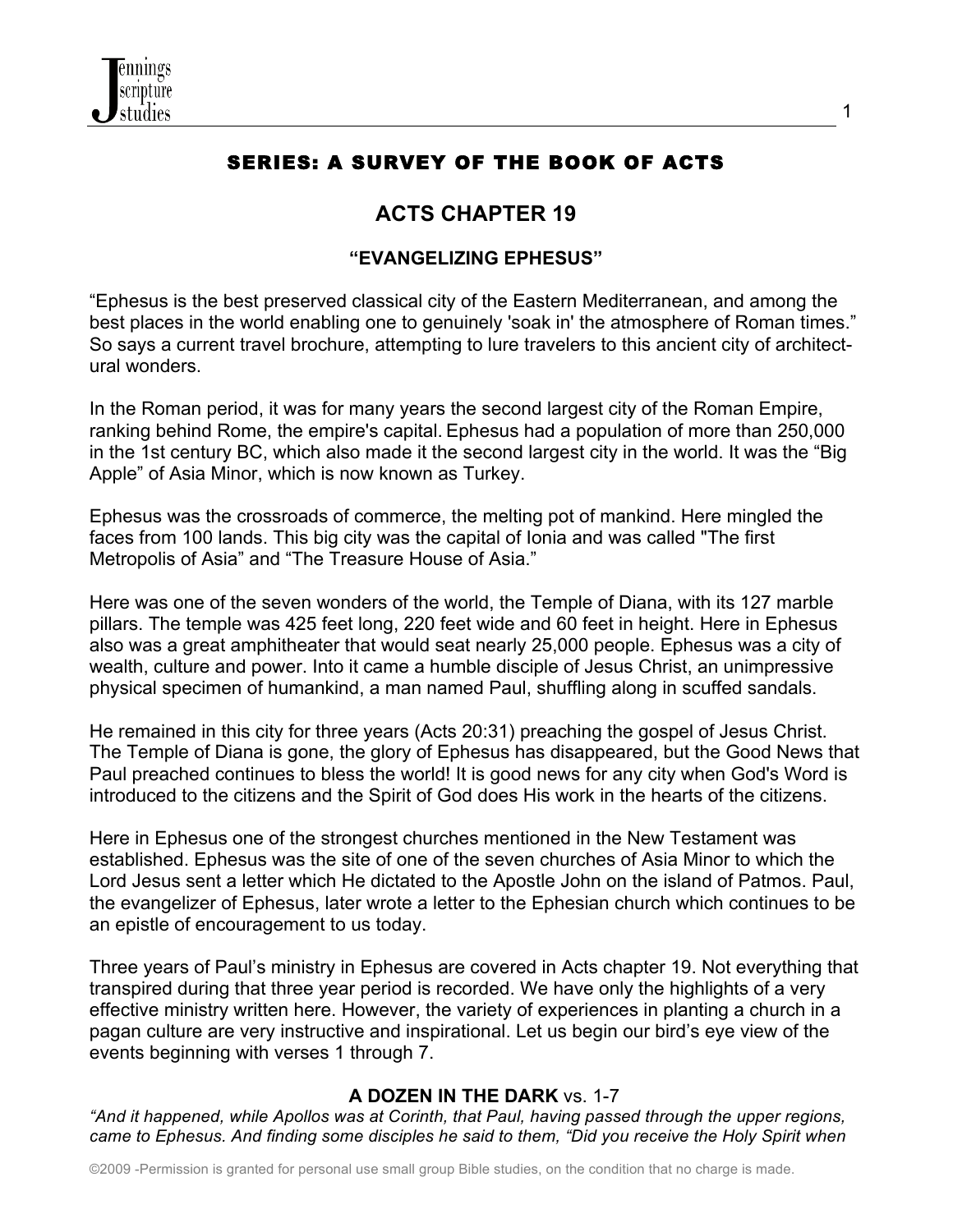*you believed?" So they said to him, "We have not so much as heard whether there is a Holy Spirit." And he said to them, "Into what then were you baptized?" So they said, "Into John's baptism." Then Paul said, "John indeed baptized with a baptism of repentance, saying to the people that they should believe on Him who would come after him, that is, on Christ Jesus." When they heard this, they were baptized in the name of the Lord Jesus. And when Paul had laid hands on them, the Holy Spirit came upon them, and they spoke with tongues and prophesied. Now the men were about twelve in all."*

When Paul came to Ephesus he came into contact with a dozen fervently religious men. These men were followers of John the Baptist. Why Paul asked them whether they had received the Holy Spirit we do not know. Perhaps their lifestyles did not reflect the change that is effected in Spirit indwelt persons. It does not appear that they were born again through faith in the Lord Jesus Christ. Romans 8:9 says, *"If anyone does not have the Spirit of Christ, he is not His."* Paul sensed that there was a lack of saintliness and power in their lives.

He could not understand this for every true believer possesses the person and presence of the Holy Spirit. Something was wrong here so Paul further questioned them and found that they were followers of John the Baptist. John they knew, but Jesus Christ they did not know. John had said, *"There comes One after me....."* (John 1:27-30) The One who had come after John they did not know.

Since these men had never heard of the Holy Spirit is quite possible that they had never heard of Jesus Christ and his sacrificial death for their sins upon the cross. Paul updated them concerning Jesus Christ, His death and resurrection. They received the person of the Christ Jesus, were baptized in His name and consequently received the Holy Spirit as Paul laid his hands upon them. When they exercised saving faith in Christ, the Spirit of Jesus came to indwell them even as He does everyone who is born again.

There are many like these twelve disciples in the pews of Christian churches today. We can look into their lives and see no evidence of the indwelling Holy Spirit. The fruit of the Spirit, recorded in Galatians chapter 5, is missing. If the apostle Paul were alive today and met you, would he say to you, "I have been watching your life and I am forced to ask you, does the Holy Spirit live within you?" If there is no fruit, that means one of two things: either such a person has never been saved, or if they have been saved, sin and a worldly lifestyle have quenched the Holy Spirit.

### **THREE YEARS IN THE BIG APPLE** vs. 8-12

*"And he went into the synagogue and spoke boldly for three months, reasoning and persuading concerning the things of the kingdom of God. But when some were hardened and did not believe, but spoke evil of the Way before the multitude, he departed from them and withdrew the disciples, reasoning daily in the school of Tyrannus. And this continued for two years, so that all who dwelt in Asia heard the word of the Lord Jesus, both Jews and Greeks." Now God worked unusual miracles by the hands of Paul, so that even handkerchiefs or aprons were brought from his body to the sick, and the diseases left them and the evil spirits went out of them."*

The Good News comes to the Big Apple! When Paul came to a new town his custom was to go to the synagogue and there begin proclaiming the gospel message. He spent three months teaching in this synagogue, the longest period of time he spent in any synagogue, before opposition marshaled against him and became so antagonistic that he moved his base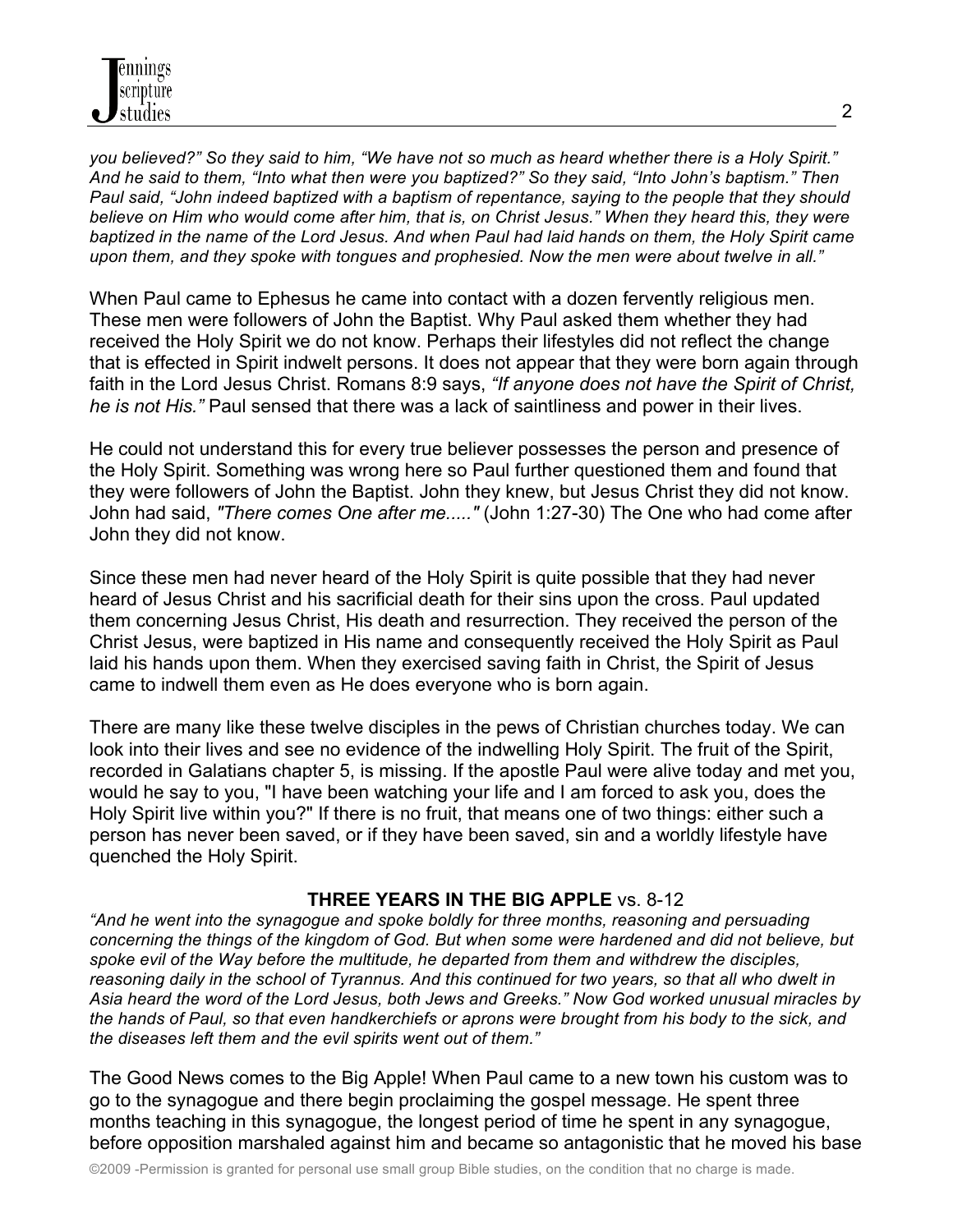of operations into the school building of one named Tyrannus and taught there every day for two years.

So effective was his teaching that news spread far and wide "*so that all who dwelt in Asia heard the word of the Lord Jesus, both Jews and Greeks."* We have heard it said that "Bad news travels fast." "Bad news" means news about "bad" things like accidents, death, illness etc. People tend to tell this type of news quickly. But "good news" travels more slowly. We have also heard the proverb, "A lie will go round the world while truth is pulling its boots on."

Well, not always! Travelers came to Ephesus from all over Asia Minor. They heard the Good News about Jesus Christ there and when they returned to their hometowns they carried it with them. Paul was preaching to a parade of foreign visitors and the "Good News" spread fast. The fact that God "*worked unusual miracles by the hands of Paul"* no doubt attracted attention to him. God credentialized His messenger and His message by granting Paul this unusual power which authenticated his teaching and accelerated the spread of the Good News.

# **SEVEN SINFUL SONS OF SCEVA** vs. 13-17

*"Then some of the itinerant Jewish exorcists took it upon themselves to call the name of the Lord Jesus over those who had evil spirits, saying, "We exorcise you by the Jesus whom Paul preaches." Also there were seven sons of Sceva, a Jewish chief priest, who did so. And the evil spirit answered and said, "Jesus I know, and Paul I know; but who are you?" Then the man in whom the evil spirit was leaped on them, overpowered them, and prevailed against them, so that they fled out of that house naked and wounded. This became known both to all Jews and Greeks dwelling in Ephesus; and fear fell on them all, and the name of the Lord Jesus was magnified."*

Pretenders! That's what the seven sons of Sceva were. Pretense is "The act of pretending; a false appearance or action intended to deceive." The Roman author, Publilius Sytus, in the first century wrote, "He who has a mind to do mischief will always find a pretense." Sceva's sons certainly had in mind to do mischief by duplicating Paul's ministry. Jesus they did not know, but in trying to cash in on what Paul was doing they tried to use "*the Jesus whom Paul preaches"* and it backfired upon them!

Role playing is fun for children who often pretend to be cowboys or nurses, etc. But sometimes people do this for personal gain which was the motivation of the sons of Sceva. Many are the persons who want to be seen acting like Christians but are not God's children. The seven sons tried to do that and were exposed for who they really were! Why? They were only pretenders and both God and the devil knew it.

The evil spirit knew Jesus and Paul, but he said, "Who are you?" These boys were interested in self-aggrandizement, not the glory of God which is a serious offense. Many times Christians operate on the same principle. Someone has said that the average Christian does so little for the glory of God that Satan doesn't know them! They pretend to be God's servants, but really they are working for their own advancement. Jesus said that our works should glorify our Father in heaven. It is wrong to use God, but right to let God use us!

# **BONFIRE OF THE VANITIES** vs. 18-20

*"And many who had believed came confessing and telling their deeds. Also, many of those who had*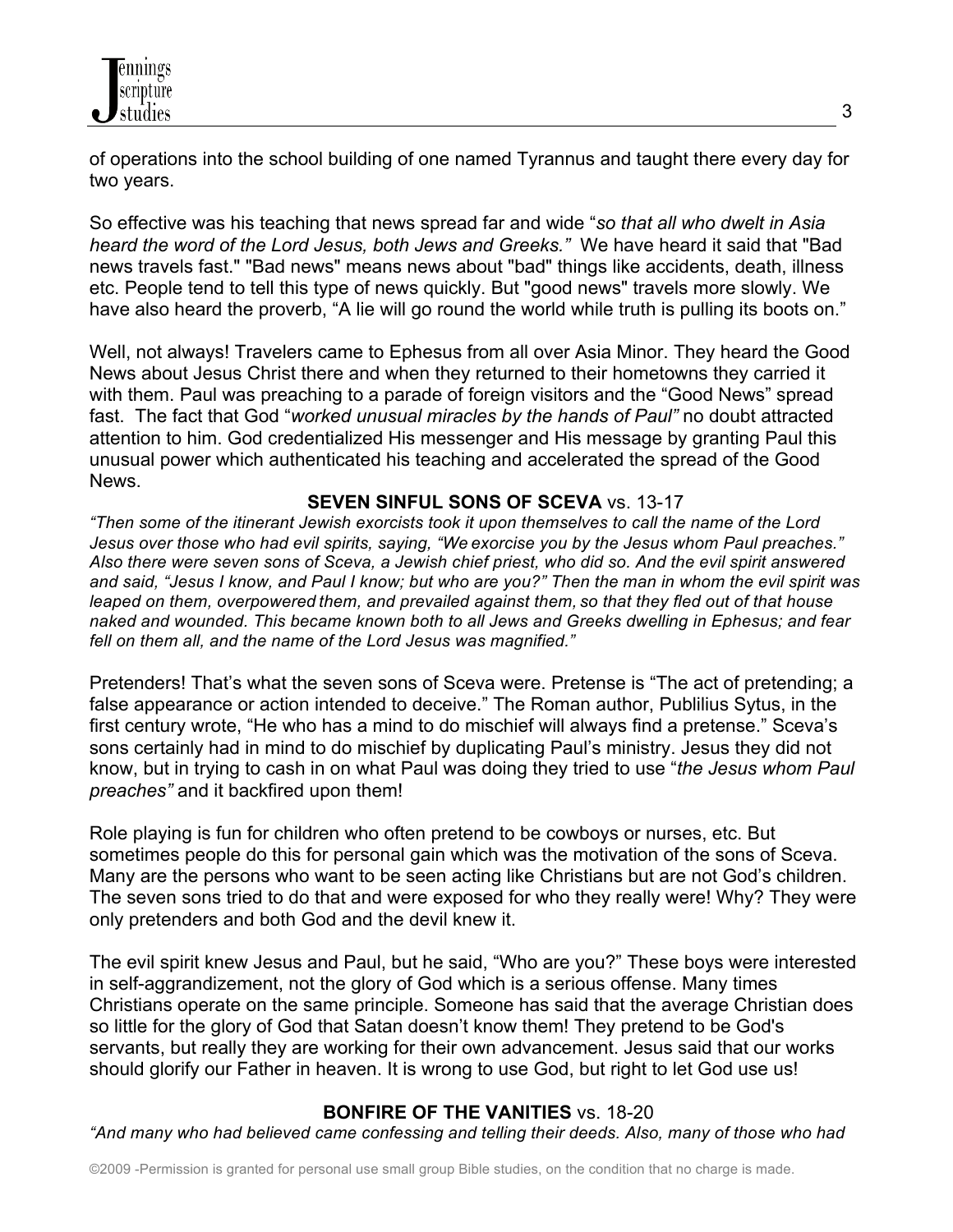*practiced magic brought their books together and burned them in the sight of all. And they counted up the value of them, and it totaled fifty thousand pieces of silver. So the Word of the Lord grew mightily and prevailed."*

Historically, "Bonfire of the Vanities" refers to the burning of objects that are deemed to be occasions of sin. One of the more famous bonfires took place In February 1497, when supporters of Savonarola, a Dominican priest, collected and publicly burned thousands of objects in Florence, Italy.

However, the first recorded "Bonfire of Vanities" occurred in Ephesus many years earlier. According to Acts 19, those who heard the gospel preached by Paul in Ephesus not only believed but made a public confession and by their deeds demonstrated to an unbelieving world that their profession of faith was evidence of a genuine possession of a faith. They had a public bonfire, bringing their evil books and destroying them "*in the sight of all."*

Having accepted Jesus Christ as Savior, they "burned their bridges behind them," doing that which was right even though it meant death to pride, a dent in their pocketbooks and denunciation by the public! In these days of pornography, trash literature, and cheap magazines, the believer must be especially alert in regard to his reading. Like the conscientious Ephesians, he should consider the appropriateness of some "book burning." As long as we are engrossed, ensnared and enslaved by man's literature, we will have no time for God's Word. God wants to have a Word with us!

### **A CRAFTY CRAFTSMAN** vs.23-28

*"And about that time there arose a great commotion about the Way. For a certain man named Demetrius, a silversmith, who made silver shrines of Diana, brought no small profit to the craftsmen. He called them together with the workers of similar occupation, and said: "Men, you know that we have our prosperity by this trade. Moreover you see and hear that not only at Ephesus, but throughout almost all Asia, this Paul has persuaded and turned away many people, saying that they are not gods which are made with hands. So not only is this trade of ours in danger of falling into disrepute, but also the temple of the great goddess Diana may be despised and her magnificence destroyed, whom all Asia and the world worship." Now when they heard this, they were full of wrath and cried out, saying, "Great is Diana of the Ephesians!"*

After Paul had been preaching in Ephesus for some time, his message began to impact the false concepts and practices of the culture, as truth has a way of doing. Preaching Jesus Christ, the Way, the Truth and the Life will draw opponents out of the woodwork. And that is what happened in Ephesus. It started when the silversmith's sale of silver shrines began to show a serious shrinkage. God's business was picking up and the devil's business was falling off! There was a contest going on in the city, it was greed or God; Diana or Christ; the temporal or the eternal; the material or the spiritual. The pot had reached the boiling point.

A man named Demetrius, perhaps the leader of the silversmiths union and spokesman for the craftsmen who made silver statues of Diana and which were sold in the marketplace, stirred up quite a commotion. The contention was that the rapidly growing Jesus sect was creating a serious threat to the economic and religious interests of the community. He said that a radical fellow named Paul was spreading hate-teaching that could hurt the tourist traffic coming to the temple of Diana. This would eliminate the sale of silver idols and diminish the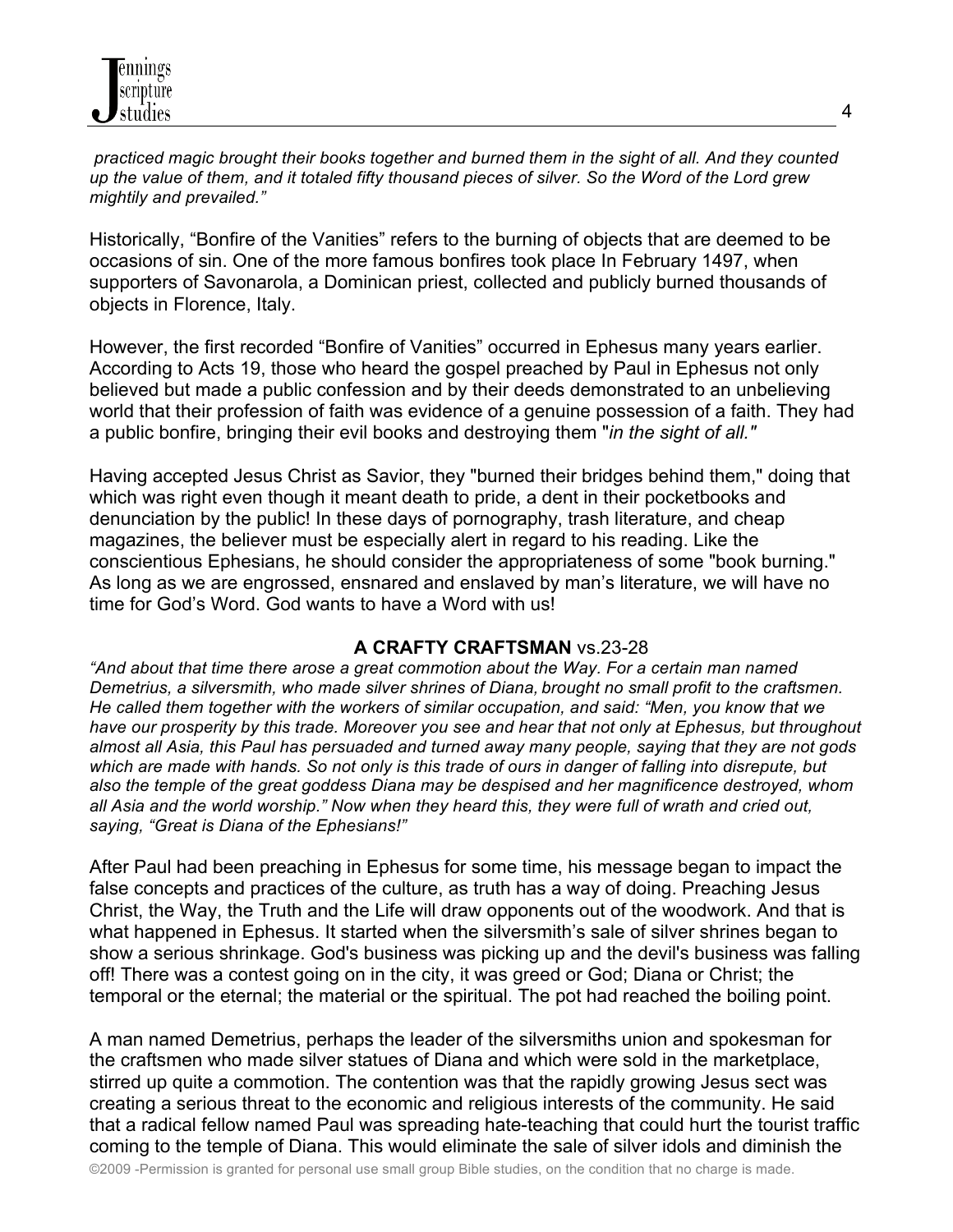livelihood of the craftsmen. He accused Paul of saying "*that there are no gods made with hands."* That would be humorous if it were not so serious. He was fervently and publicly defending "handmade gods." What irony!

# **THEATRICS IN THE THEATRE** vs. 29-41

*"So the whole city was filled with confusion, and rushed into the theater with one accord, having seized Gaius and Aristarchus, Macedonians, Paul's travel companions. And when Paul wanted to go in to the people, the disciples would not allow him. Then some of the officials of Asia, who were his friends, sent to him pleading that he would not venture into the theater. Some therefore cried one thing and some another, for the assembly was confused, and most of them did not know why they had come together. And they drew Alexander out of the multitude, the Jews putting him forward. And Alexander motioned with his hand, and wanted to make his defense to the people. But when they found out that he was a Jew, all with one voice cried out for about two hours, "Great is Diana of the Ephesians!" And when the city clerk had quieted the crowd, he said: "Men of Ephesus, what man is there who does not know that the city of the Ephesians is temple guardian of the great goddess Diana, and of the image which fell down from Zeus? Therefore, since these things cannot be denied, you ought to be quiet and do nothing rashly. For you have brought these men here who are neither robbers of temples nor blasphemers of your goddess. Therefore, if Demetrius and his fellow craftsmen have a case against anyone, the courts are open and there are proconsuls. Let them bring charges*  against one another. But if you have any other inquiry to make, it shall be determined in the lawful *assembly. For we are in danger of being called in question for today's uproar, there being no reason which we may give to account for this disorderly gathering." And when he had said these things, he dismissed the assembly."*

Confusion dominated the scene. A mob mentality prevailed. Demetrius was encouraging the uproar in an effort to silence Paul. The whole city was filled with confusion and the mob rushed into the theater where for two hours the citizens angrily cried out, "Great is Diana of the Ephesians!"

*"Some therefore cried one thing and some another, for the assembly was confused, and most of them did not know why they had come together."* As the religious scene is viewed today, the one word which best describes it is "confused." Many just do not seem to know what or why they believe the way they do. Lacking conviction and a solid biblical foundation, they are drawn this way and that, or as Paul expresses it later when he wrote a letter to the church in Ephesus: *"tossed to and fro, and carried about with every wind of doctrine."* ( Ephesians 4:14)

His words concerning the pagans in Ephesus are equally fitting today. Confusion results from jumping to conclusions, rather than digging for facts in the Word of God.

Alexander, the town clerk, finally succeeded in quieting the people. He reminded them that their unruly actions were out of order, and that the entire matter could be handled much better peacefully and through lawful procedure. The stampede to stamp out the young church in Ephesus failed. Whenever and wherever we attempt to deliver souls from Satan's grasp, we meet with difficulty, but deliver them we must! Knowing that there are no gods made with hands, we must tell people of the God who made us with His hands and Whose Son's hands were nailed to the cross to deliver us!

### **Conclusion**

©2009 -Permission is granted for personal use small group Bible studies, on the condition that no charge is made. The Gospel had been firmly planted in the city of Ephesus and this strategic center had been penetrated by the power of the Spirit of God. Superstition, sorcery and sophistry were

5